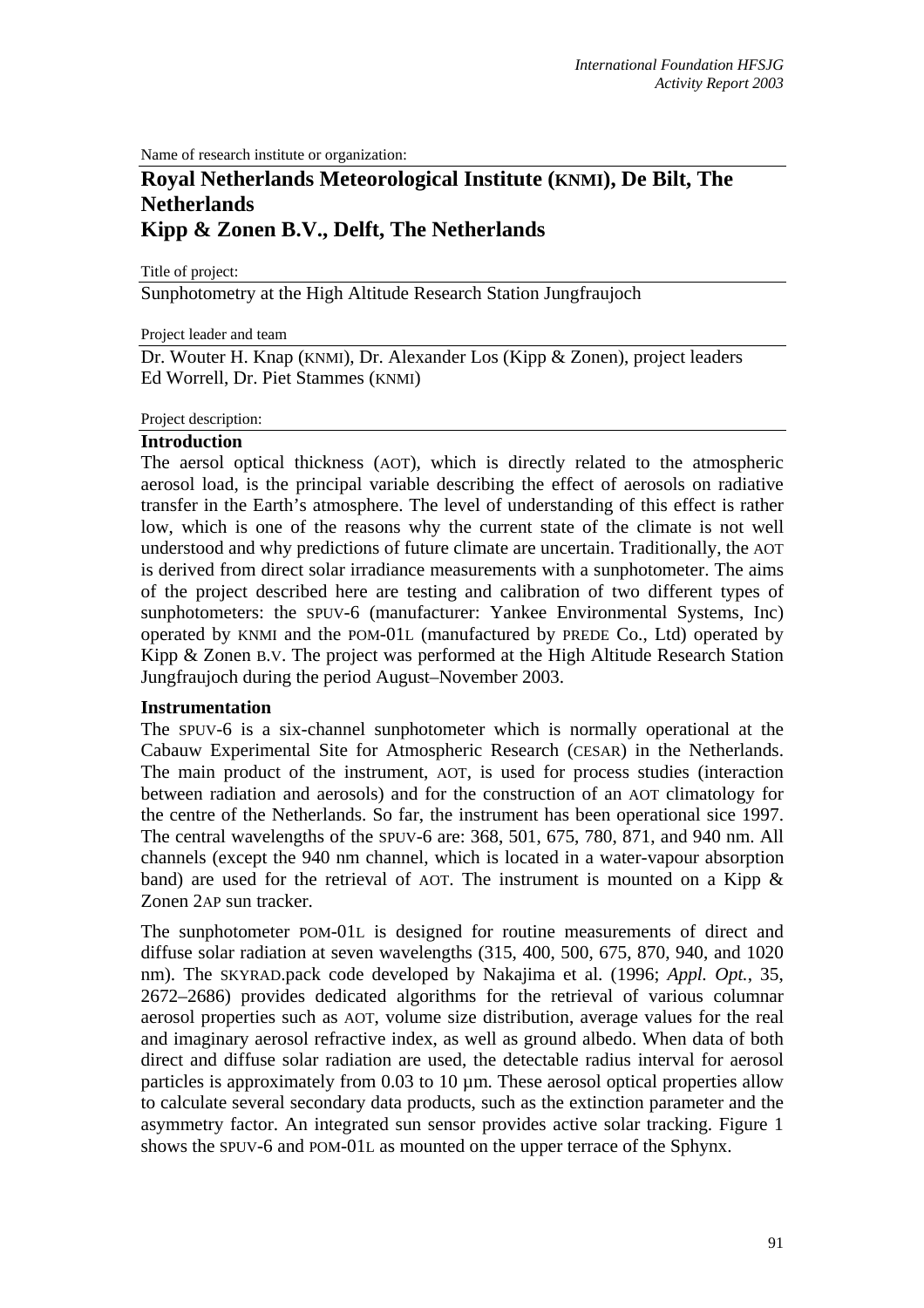

**Figure 1:** The POM-01 (left) and the SPUV-6 (right) installed on the upper terrace of the Sphynx.

# **Langley** calibration

The principle of calibration of a sunphotometer is based on Bouguer's law, which states that  $I = I_0 e^{-\tau m}$ , where *I* is the signal of the sunphotometer as measured on the ground (in e.g.  $\mu$ A or mV),  $I_0$  the top-of-atmosphere signal,  $\tau$  the total atmospheric optical thickness, and *m* the relative airmass. The latter is related to the photon path length through the atmosphere and can be written as a function of the solar zenith angle. The equation implies that when the sunphotometer signal is plotted on a logarithmic scale as a function of the relative airmass (the plot is referred to as Langley plot), a straight-line fit is produced. The interception with the *y*-axis ( $m = 0$ ) gives the Extraterrestrial Constant *I0*, which is unique for each sunphotometer and channel. One of the aims of the project described here is to derive values of  $I_0$  for all channels of both the SPUV-6 and POM-01L, i.e. to calibrate the instruments.

# **Results**

Because of the many cloudless days during the summer and autumn of 2003, a large number of Langley plots could be constructed. As a representative example, measurements made with both sunphotometers are shown for 20 September 2003 (Figure 2). The left panels of Figure 2 show measurements of the direct irradiance, and the right panels show the corresponding Langley plots together with the residuals (differences between the measurements and the fit, relative to the instrument signal). The irradiance curves are extremely smooth, indicating the stability of the atmospheric composition during the measurements. The only large irregularity, at around 6 AM, is caused by the presence of the Trugberg, which casts its shadow over the Sphynx in the morning. The Langley plots are of excellent quality for both the SPUV-6 and the POM-01: the residuals are almost all within  $\pm 0.1\%$  of the instrument signal, which corresponds to  $\pm 1$  instrument count. This implies that the deviation of Bouguer's law is of the order of the instrument's resolution.

The period August–November 2003 gave at least 18 clear mornings for which the quality of the measurements was comparable to that of the example shown in Figure 2. The Extraterrestrial Constants for all aerosol channels of the SPUV-6 as obtained from the 18 clear mornings are shown in the left panel of Figure 3. The results for the POM-01L are shown in the right panel of the same figure. Note that the time series for the POM-01L is shorter; this is because the instrument was removed from the Joch on 23 September. For the SPUV-6, the standard deviation of the mean varies from 0.3% for the 500 nm channel to less than 0.1% for the other channels. This is an excellent result, which will be the basis for accurate retrievals of the AOT in the Netherlands. Similar results are obtained for the POM-01L: 0.5% for the 400 nm channel and less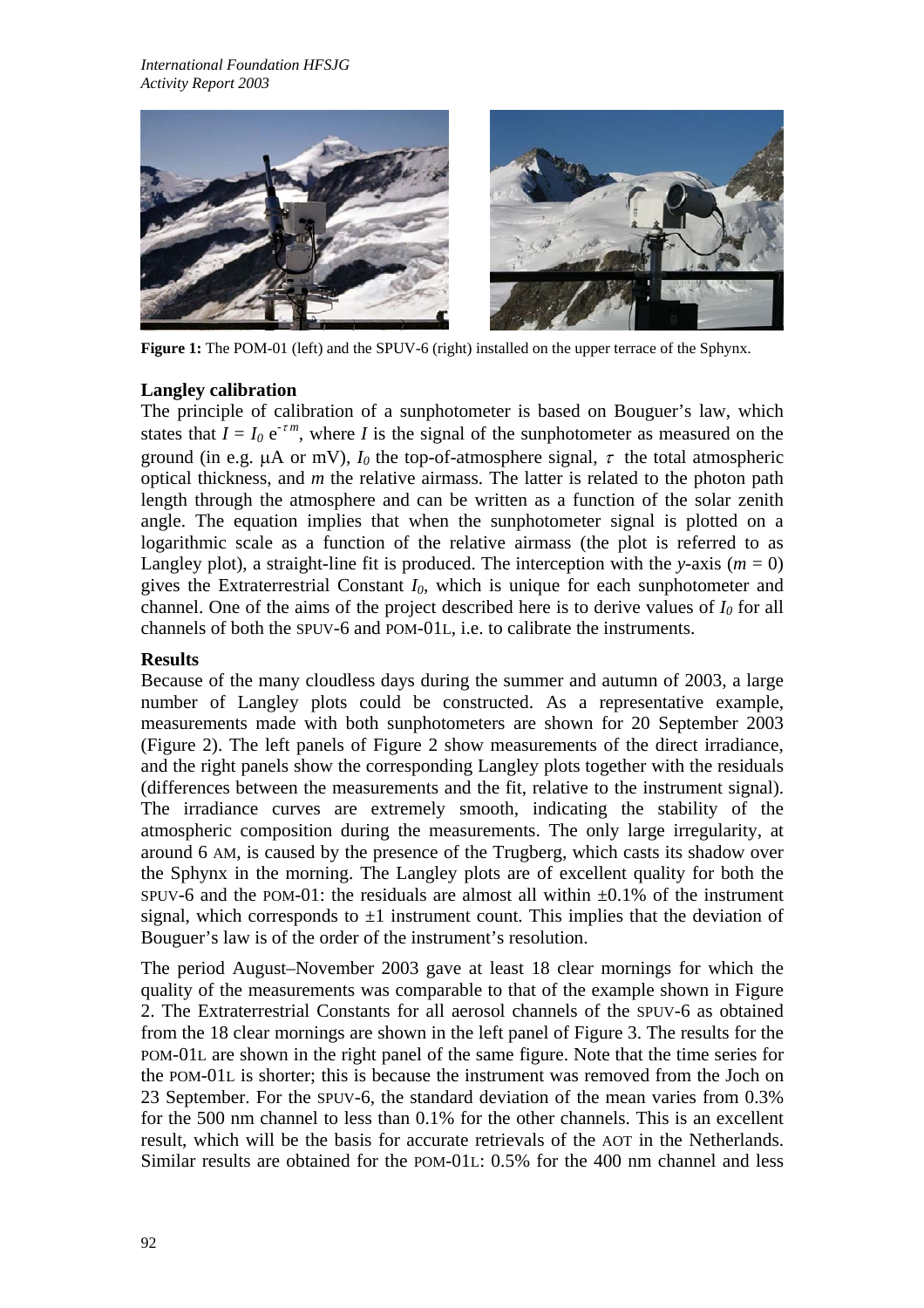

than 0.3% for the other channels. It is important to note that the variability in the Extraterrestrial Constants is comparable for both instruments and correlated.

**Figure 2:** Direct irradiance measurements and Langley plots for the SPUV-6 (KNMI) and POM-01L (Kipp & Zonen) for 20 September 2003. The wavelength is 500 nm. The scattered points indicate the differences between the measurements and the fit, relative to the instrument signal.



**Figure 3:** Extraterrestrial Constants for the aerosol channels of the SPUV-6 (left panel) and POM-01L (right panel) for the measurement period. For both data sets the first point corresponds to 22 August 2003. For the SPUV-6 the last point was taken on 6 November 2003, for the POM-01L this was 21 September 2003. The standard deviation of the mean varies between <0.1% and 0.5 %, depending on the channel and the instrument.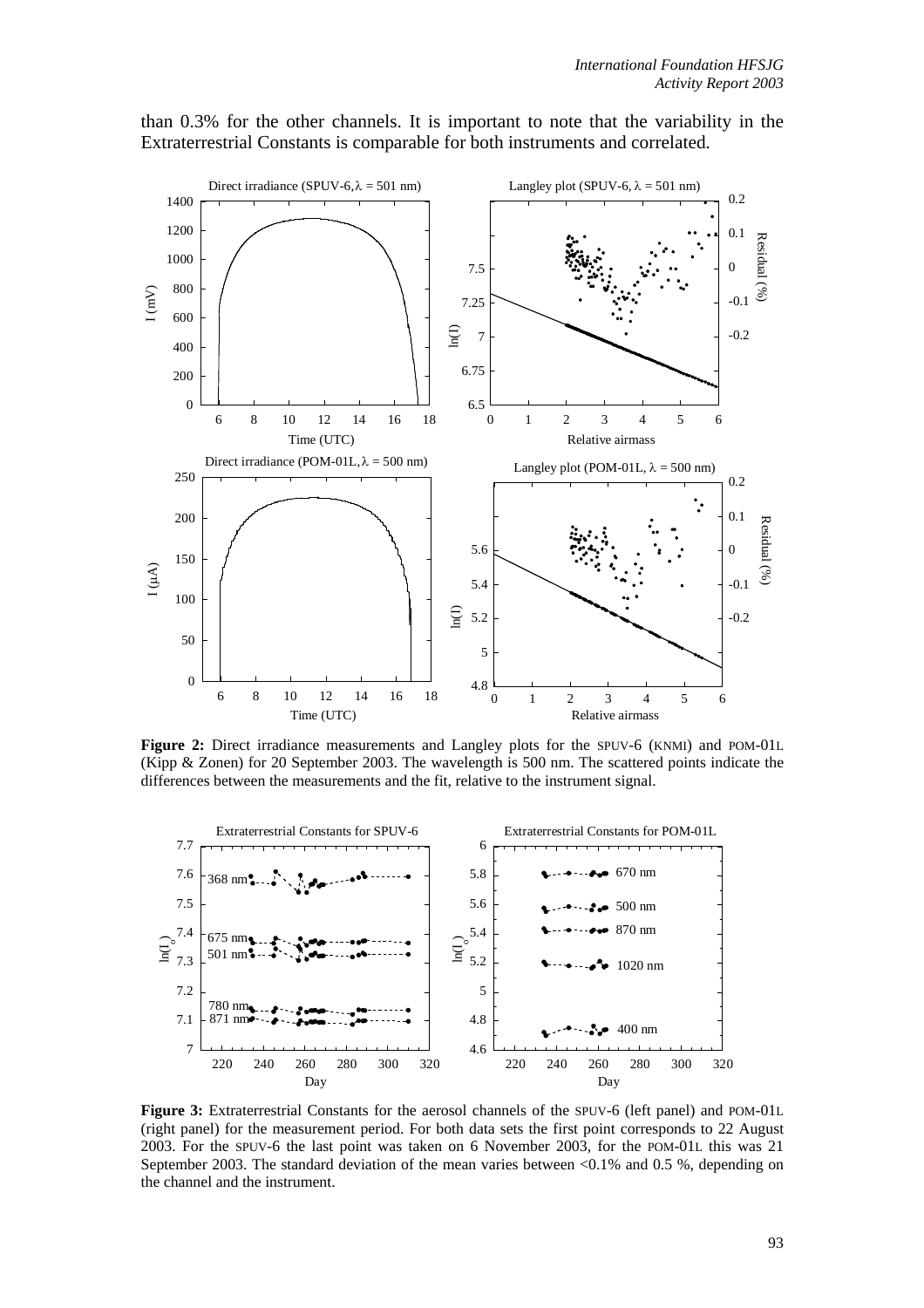POM-01L measurements of direct and diffuse solar radiation, made in a cloudless atmosphere, can be used to derive not only the aerosol optical thickness, but also the aerosol single-scattering phase function, size distribution, and complex refractive index. This is done by means of a radiative transfer code and linear and nonlinear inversion schemes, brought together in the SKYRAD.pack code. The basic radiometric quantity required by the algorithm is the ratio between the diffuse and the direct irradiance. Figure 4 shows two SKYRAD.pack data products: the volume size distribution and the single scattering phase function, for 20 September 2003 at 12 UTC. Further investigations of the measurements are intended to compare the calibrations of the instruments and the retrieval methods and to compare the aerosol optical properties with in situ measurements for measurements obtained during clear and stable atmospheric conditions. Note that the SKYRAD.pack code does allow to retrieve AOT without absolute calibration of the POM-01L. One of the objectives of the present investigation is therefore to compare the AOT as obtained by the SKYRAD.pack code and the AOT derived from the Langley calibration.



**Figure 4:** Volume spectrum (left) and phase function (right) of the columnar aerosol on 20 September 2003 1200 UTC as obtained with the POM-01L and the SKYRAD.pack code.

### **Concluding remarks**

The preliminary results shown in this report demonstrate the unique possibilities of performing sunphotometry at a high-altitude site. The Extraterrestrial Constants can only be determined with high precision if both the slope and the scatter of the Langley regression are small. This is only accomplished if the optical thickness is small (small slope) and invariable (little scatter). Precisely these conditions are met at the High Altitude Research Station Jungfraujoch, in particular when the site is situated in the free troposphere and only background aerosol concentrations are found. Compared to Langley calibrations for the SPUV-6, performed at sea level, the results obtained at Jungfraujoch indicate that the calibration of the instrument is significantly more accurate and precise. This will allow us to continue the AOT monitoring efforts of KNMI in The Netherlands with higher accuracy.

The instruments that are present at the Jungfraujoch, in particular the Precision Filter Radiometers of the CHARM network and the aerosol in-situ instruments for the GAW Aerosol Programme, provide a wealth of data for comparisons of AOT and aerosol optical properties. Such comparisons, that are planned for the near-future, are valuable for the evaluation of retrieval methods, such as provided by the SKYRAD.pack code for the POM-01L, but also for obtaining insight in the performance of our sunphotometers. The frequently clear and stable conditions at the Jungfraujoch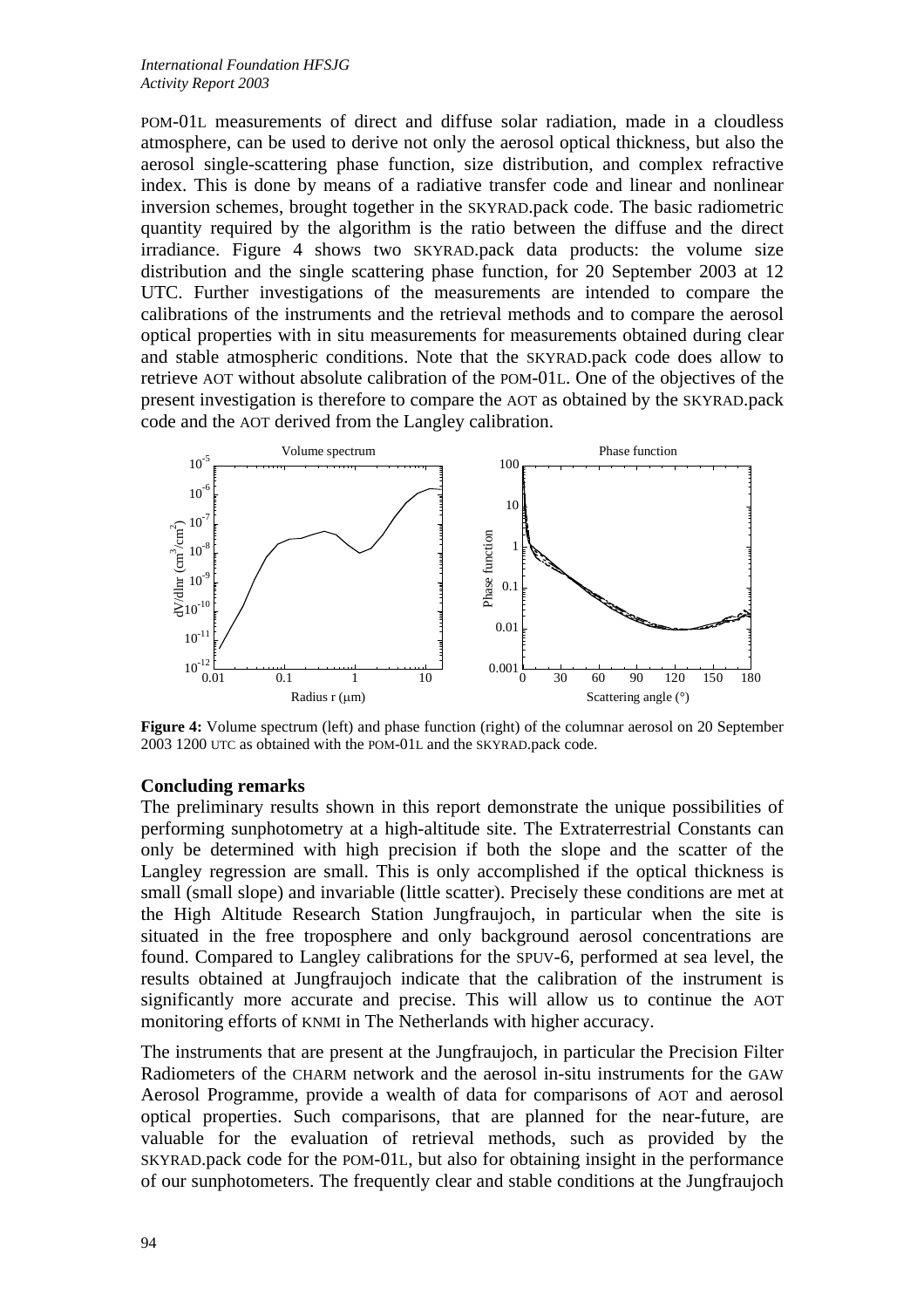allow us to perform evaluations of methods and instruments in a more effective way than is possible at sea level.

### **Acknowledgements**

We wish to thank Prof. Erwin Flueckiger for his hospitality and Louise Wilson in her role as contact person. Furthermore, we are grateful to Joan and Martin Fischer, and Gertrud and Kurt Hemund for their great assistance during the experiment.

Key words: Aerosol optical thickness, Langley calibration, sunphotometer

Address:

Royal Netherlands Meteorological Institute (KNMI) PO Box 201 3730 AE De Bilt The Netherlands

Kipp & Zonen B.V. PO Box 507 2600 AM Delft The Netherlands

**Contacts** 

Dr. Wouter H. Knap Tel.: +31 30 220 64 69 Fax: +31 30 221 04 07 e-mail: knap@knmi.nl URL: <http://www.knmi.nl/~knap>

Dr. Alexander Los Tel.: +31 15 269 8000 Fax: +31 15 262 0351 e-mail: alexander.los@kippzonen.com URL: [http://www.kippzonen.com](http://www.kippzonen.com/)